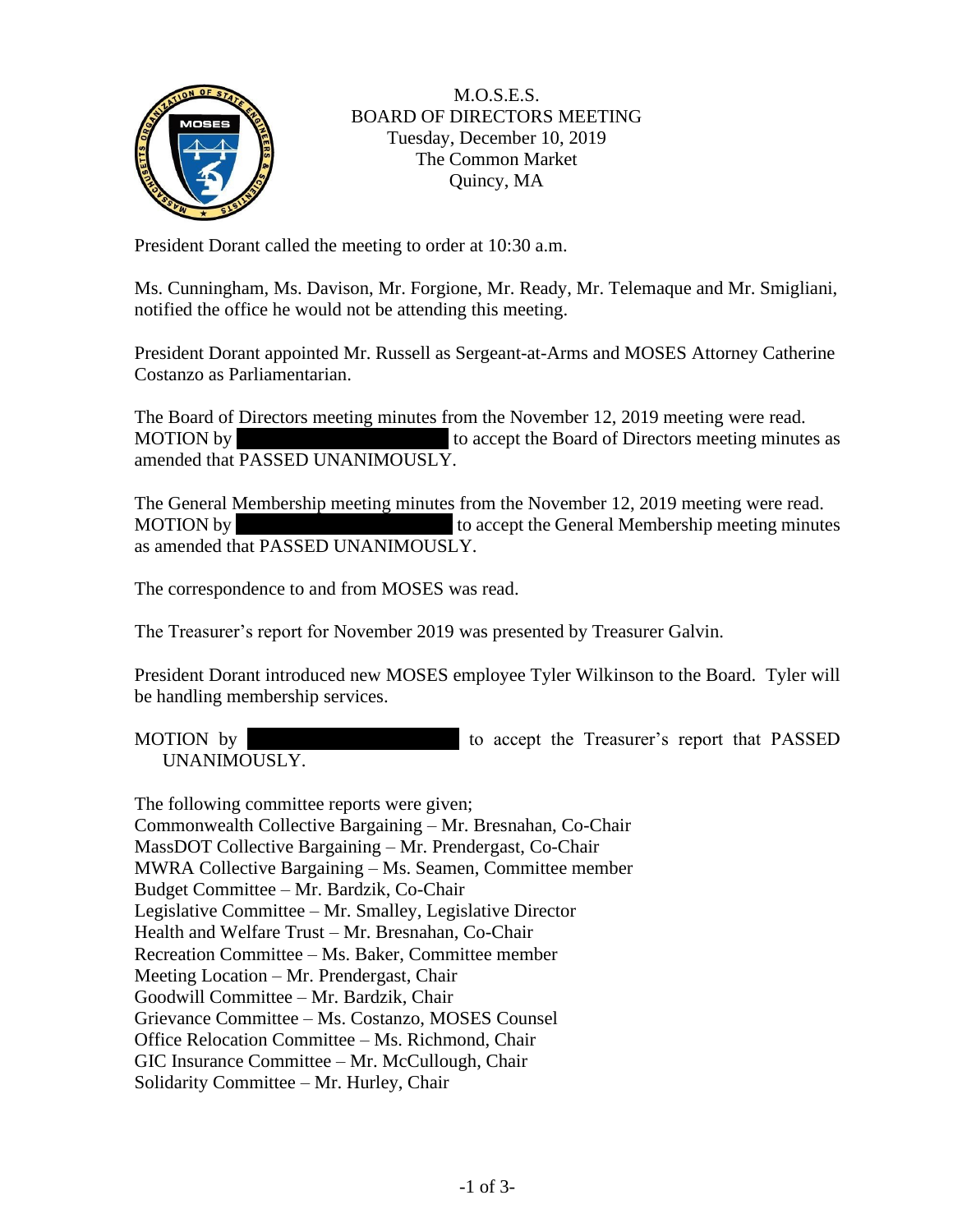MOTION by to go into executive session to discuss the non-CARE payraises and bonuses; the proposed CARE collective bargaining committee; and the hiring of a general counsel. MOTION PASSED

Mr. Donohue, Mr. Smalley, Mr. Wilkerson and Ms. Costanzo left the room.

The Board went into executive session from 2:35 p.m. to 3:15 p.m.

The public action from the executive session is as follows;

MOTION (201912-ES1) to accept the recommendation of the Wage Equity committee and implement the following with monies to come from the Administration account;

- 1) A 2.5% pay raise effective January 6, 2020 for non-CARE employees Janet Vitiello, Susan Mariano, Steve Smalley and Tyler Wilkerson,
- 2) Up to \$4,500 in the aggregate for bonuses for the non-CARE office staff to be distributed at the discretion of the Wage Equity Committee.

MOTION PASSED UNANIMOUSLY

MOTION (201912-ES2) to accept the recommendation of the CARE committee and approve the MOSES / CARE Collective bargaining agreement for the period July 1, 2018 through June 30, 2021.

MOTION PASSED

President Dorant gave the MOSES Administration report.

The Paid Family Medical Leave (PFML) update was given by Vice-President

OLD BUSINESS: none

NEW BUSINESS:

MOTION  $(201912-1)$  by  $\qquad \qquad$  for the MOSES office to send out a constant contact to the MOSES membership to educate them on HR 4540 Public Servants Protection and Fairness Act, and encourage MOSES members to contact their United States Representatives and Senators with the intent of getting the bill to the floor for a vote. Constant Contact will be written by Kathy Flannery and John Bardzik, reviewed by Steve Smalley and review and approved by President Joe Dorant for an email blast.

President Dorant turned the Chair over to Vice President Russell to speak on the motion.

 $MOTION (1) TO END DEBATE by that PASSED.$ MOTION (1) PASSED

Vice-President returned the chair to President Dorant.

MOTION (201912-2) by to retract the \$300 allocated for the MWRA summer cookout, and return the money to unencumbered funds. MOTION (2) PASSED UNANIMOUSLY